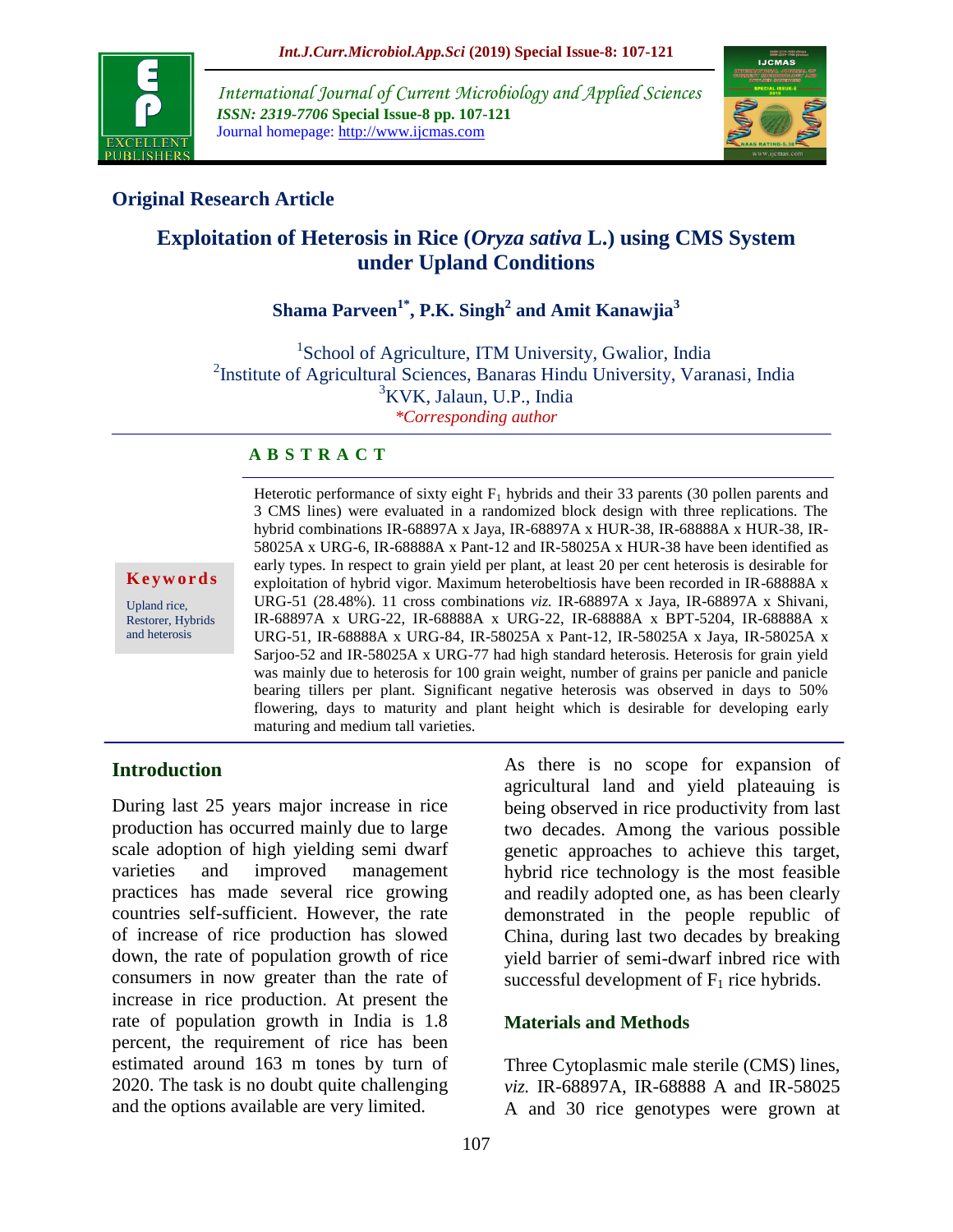Agricultural research farm, Institute of Agricultural Sciences, Banaras Hindu University, Varanasi, in June- November 2010 (*kharif* season) under upland condition. CMS lines were grown on three different dates of sowing at an interval of seven days to ensure synchronous flowering to produce adequate crossed seed. Crosses were made in all possible combinations between CMS lines and pollen parents following line (pollen parents) x tester (CMS lines) fashion. Out of total 90 possible cross combinations only 68 crosses were successful. Sixty eight hybrids, three Cytoplasmic male sterile lines (A line), their respective maintainer lines (B line) and 30 pollen parents along with two checks NDR-97 (Early duration) and Sarjoo-52 (Medium duration) formed the material for the study. All the  $68 \text{ F}_1$ s and their parents (male and female) along with check were grown in Randomized Block Design with three replications during *kharif* 2011 for the estimation of heterobeltiosis and standard heterosis. Each treatment had one row of two meter length with the spacing of 20 cm x 15cm row to row and plant to plant respectively, in each replication. The recommended agronomic practices were adopted to raise a good crop. Five competitive plants were selected randomly from each treatment per replication and data were recorded on the eight component traits of yield *viz.* days to 50% flowering, days to maturity, plant height, number of effective tillers, panicle length, seeds per panicle, 100 seed weight and plant yield.

#### **Results and Discussions**

Earliness in hybrids is considered as the desirable character with the expectation that it enables the hybrids to mature earlier as compared to their parents. It enhances the productivity  $day^{-1}$  unit<sup>-1</sup> area. Significant heterosis for days to 50% flowering ranged

from -25.33 to 20.33 per cent over Sarjoo-52, whereas, heterobeltiosis and standard heterosis (over check 1-NDR 97) ranged from 0.00 to 32.23 per cent and 0.92 to 58.56 per cent respectively. Forty two hybrids displayed negative and significant heterosis over Sarjoo-52, of which six hybrids namely IR-68897 A x Jaya, IR-68888 A x Pant-12, IR-58025 A x Jaya, IR-68897 A x HUR-3022, IR-68888 A x Jaya and IR-68888 A x Pusa-370 exhibited higher magnitude of standard heterosis which ranged from -25.33 to -12.67 per cent. Heterobeltiosis in positive directions for days to flowering (50%) have also been reported by Patel *et al.,* (1994), Pandey *et al.,* (1995) and Lingaraju *et al.,* (1999). A wide range between negative and positive values of standard heterosis have been reported by Singh (1989), Mui *et al.,* (1991), Suprihanto *et al.,* (1993) Leena Kumari *et al.,* (1998), Rahimi *et al.,* (2010), Jarwar *et al.,* (2012) and Latha *et al.,* (2013). Some of the workers *viz.* Purohit (1972), Young and Virmani (1990) and Patil *et al.,* (2003) reported only negative standard heterosis in rice hybrids studied by them.

Heterosis over better parent and over both the checks (NDR-97 and Sarjoo-52) has been observed in both the directions for days to maturity. Since short duration varieties are preferred by breeders, therefore negative estimates of heterosis are desirable. Most of the hybrids matured at par against their better parents and check (NDR-97) except two crosses exhibiting a heterosis of the range -2.47 to -4.00 per cent. Only five hybrids were significantly early maturing compared to the check (Sarjoo-52) and exhibited standard heterosis to the tune of - 27.27 to 16.40 per cent. Significant desirable standard heterosis for earliness has also been reported by Leena Kumari *et al.,* (1998), Jayasudha and Sharma (2009), Rahimi *et al.,*  (2010) and Jawahar *et al.,* (2012). For plant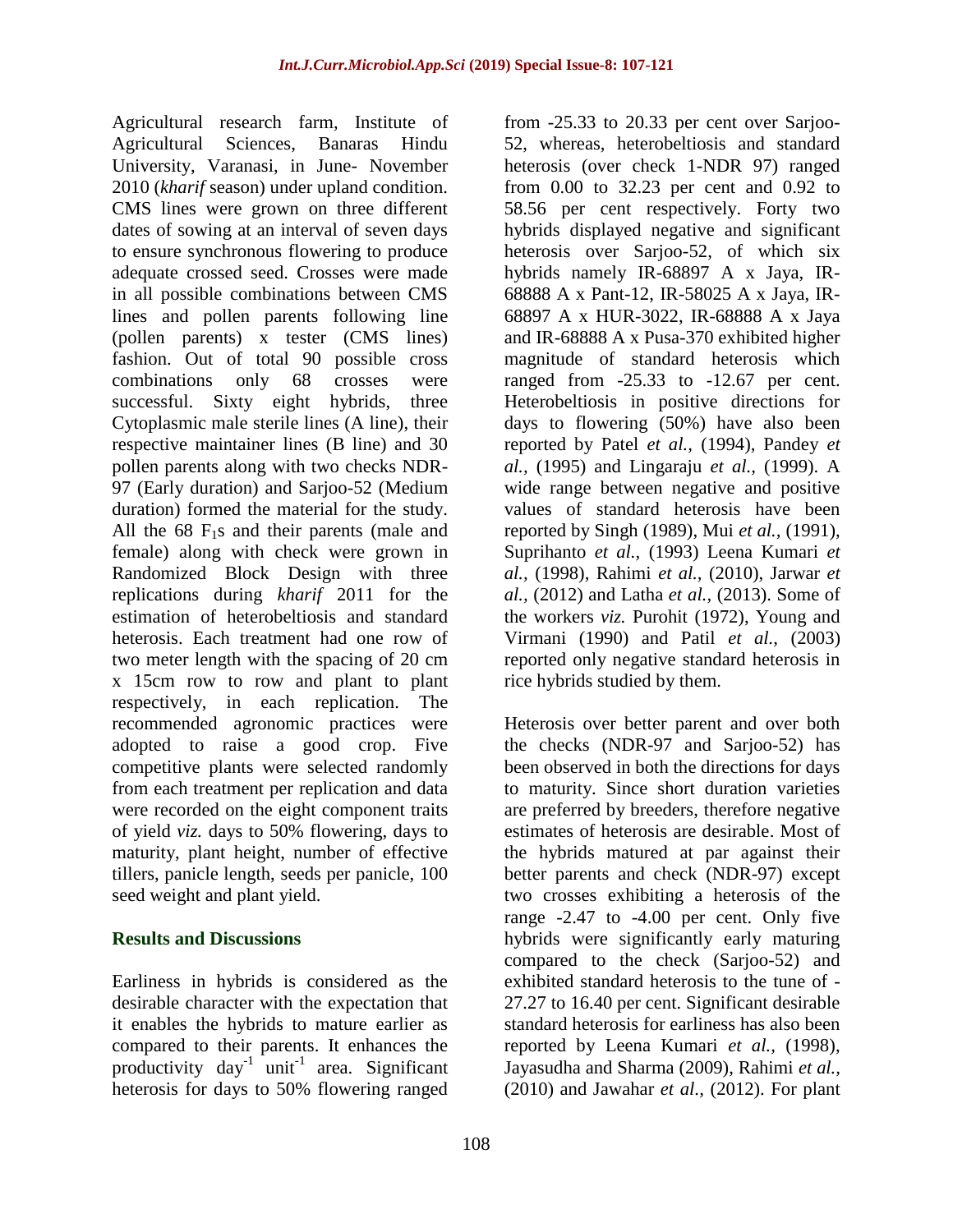height, all the  $F_1s$  derived from crosses of CMS and restorers were taller than their better parent. This observation is in conformity with the findings of Pandey *et al.,* (1995) who reported that most of the hybrids studied by them manifested significant heterosis for tallness. Although none of the hybrids showed negative heterosis over better parent but 17 hybrids exhibited significant negative standard heterosis over NDR-97 and 19 hybrids over Sarjoo-52.In the present study, all of the hybrids showed greater tendency towards tallness than their respective better parent and most of the hybrids against standard checks. Most of the rice workers; Singh *et al.,* (1986), Sarawgi *et al.,* (2000), Vaithiyalingan and Nadarajan (2010), Tiwary *et al.,* (2011) and Sanghera and Hussain (2012) reported significant heterobeltiosis and standard heterosis for tallness as is revealed in the present investigation.

Longer panicle length associated with higher panicle density results in higher productivity. Longer panicles are preferred by the breeders, therefore positive heterosis is desirable. However, heterosis over better parent and check varieties for panicle length was relatively low. A wide range for the magnitude of heterobeltiosis (-49.75% to 34.48%) and standard heterosis (-52.12% to 39.55%) was observed. 14 hybrids manifested significant positive heterobeltiosis. Significantly positive standard heterosis was observed in 34 hybrids against NDR-97 and eight hybrids against Sarjoo-52. These findings are in accordance with the findings of Sharma and Mani (1990), Rahimi *et al.,* (2010), Tiwari *et al.,* (2011) and Latha *et al.,* (2013) who also observed desirable standard heterosis for panicle length. It appears from the present study that greater attempts are needed for utilizing this useful trait in the

hybrids. Higher number of effective tillers per plant is one of the most important yield attributes for higher yield. In the present investigation, ten hybrids displayed significant positive heterobeltiosis, whereas, 27 hybrids were significantly heterotic over NDR 97 and 18 hybrids over Sarjoo-52. Five hybrids namely IR-58025 A x Pant-12, IR-68888 A x BPT-5204, IR-58025 A x Sarjoo-52, IR-68897 A x URG-22 and IR-58025 A x URG-77 exhibited high degree of significantly positive heterosis over better parent and both the checks. Significantly positive heterosis for number of effective tillers has also been reported by Sarawgi *et al.,* (2000), Mehrajuddin (2009), Vaithiyalingam and Nadarajan (2010) and Latha *et al.*, (2013) which supported the findings of present investigation.

Number of grains per panicle is the major yield attributing character, hence significant positive heterobeltiosis and standard heterosis is desirable. Three hybrids showed significant positive heterobeltiosis. Six hybrids exhibited significant positive standard heterosis over both the checks. The range of standard heterosis for grains per panicle varied from -96.64 to 28.75 per cent. Such wide range of heterosis was also reported by the earlier rice workers *viz.*  Sharma and Mani (1990), Leena Kumari *et al.,* (1998), Tiwary *et al.,* (2011) and Latha *et al.,* (2013). However, Sanghera and Hussain (2012) reported negative heterosis for number of grains per panicle. 100 grain weight is an important yield related character and influences the grain yield to a large extent. Six hybrids namely exhibited significant heterobeltiosis, among them three hybrids were significantly heterotic over NDR-97 and Sarjoo-52 with higher magnitude of standard heterosis which ranged from 15.31 per cent to 65.21 per cent (Table 1).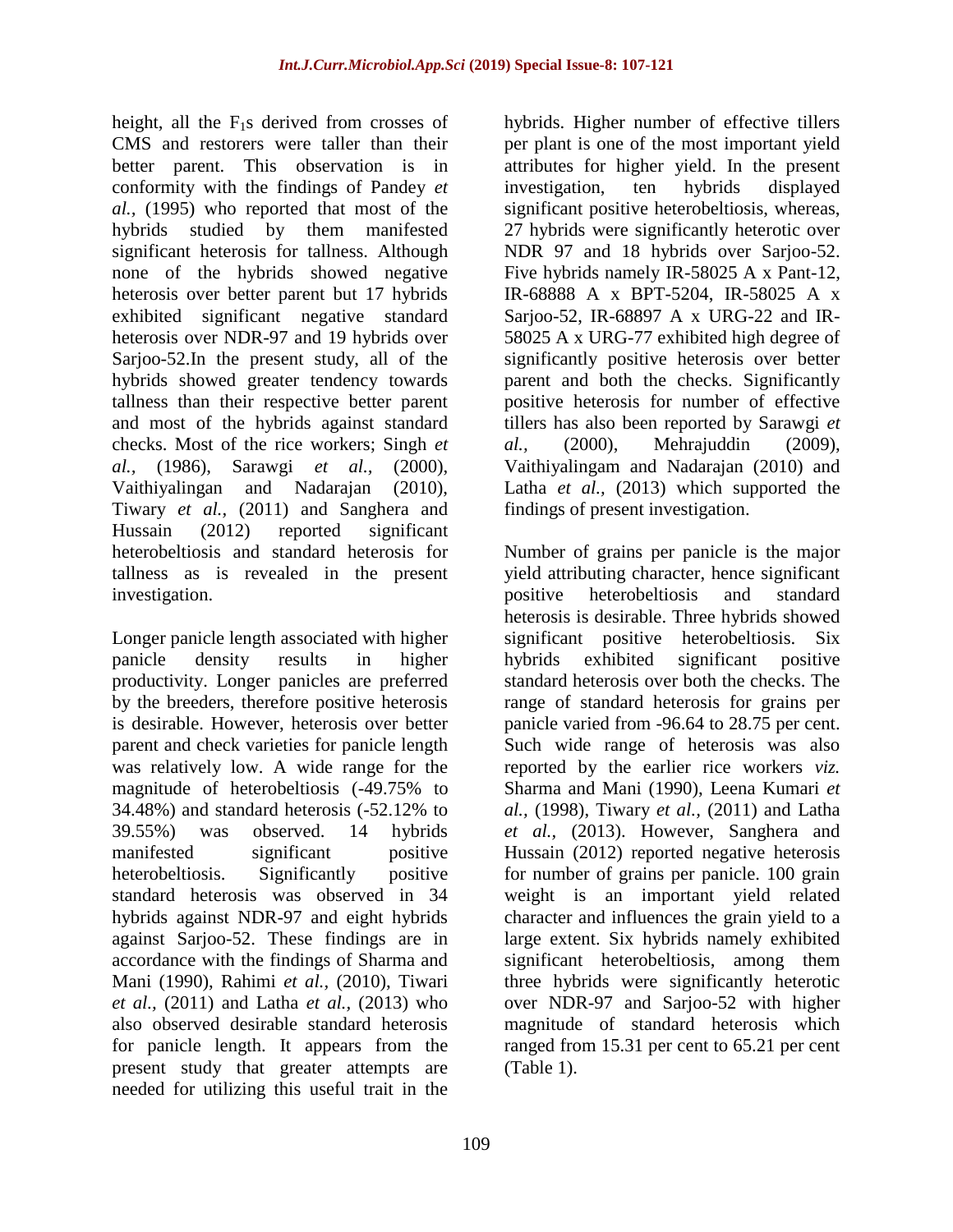| S.No. | Cross<br>combination     |                        | Days to flowering |            | Days to maturity |               | Plant height |                        | Tillers/plant |            |                        |               |            |
|-------|--------------------------|------------------------|-------------------|------------|------------------|---------------|--------------|------------------------|---------------|------------|------------------------|---------------|------------|
|       |                          | <b>Heterobeltiosis</b> | <b>NDR-97</b>     | Sarjoo-52  | Heterobeltiosis  | <b>NDR-97</b> | Sarjoo-52    | <b>Heterobeltiosis</b> | <b>NDR-97</b> | Sarjoo-52  | <b>Heterobeltiosis</b> | <b>NDR-97</b> | Sarjoo-52  |
| 1.    | IR-68888 A x<br>Pant-12  | $09.48**$              | 04.05**           | $-23.00**$ | $16.96**$        | $10.33**$     | $-16.41**$   | $19.17**$              | $10.02**$     | $07.33**$  | $-24.24**$             | $-10.71$      | $-16.67*$  |
| 2.    | IR-58025 A x<br>Pant-12  | 27.49**                | 21.17**           | $-10.33**$ | 18.37**          | $11.67**$     | $-15.40**$   | $31.61**$              | 13.90**       | $11.11**$  | 32.56**                | 103.57**      | $90.00**$  |
| 3.    | IR-68897 A x<br>Pant-16  | 14.68**                | 30.18**           | $-03.67**$ | $16.01**$        | 28.00**       | $-03.03**$   | 30.91**                | 21.17**       | $18.21**$  | $-12.90$               | $-03.57$      | $-10.00$   |
| 4.    | IR-58025 A x<br>Pant-16  | 08.06**                | 32.88**           | $-01.67*$  | 04.66**          | 27.33**       | $-03.54**$   | 44.28**                | 24.86**       | 21.81**    | $-18.60**$             | 25.00**       | $16.67*$   |
| 5.    | IR-68897 A x<br>Pusa-370 | $07.14**$              | $21.62**$         | $-10.00**$ | 12.69**          | 24.33**       | $-05.81**$   | $47.10**$              | 36.16**       | 32.83**    | $-05.71$               | 17.86*        | 10.00      |
| 6.    | IR-68888 A x<br>Pusa-370 | 01.55                  | 18.02**           | $-12.67**$ | 04.76**          | 17.33**       | $-11.11**$   | 29.77**                | 19.80**       | 16.87**    | $-02.86$               | 21.43*        | 13.33      |
| 7.    | IR-68897 A x<br>Pusa-44  | 13.89**                | 29.28**           | $-04.33**$ | 10.57**          | $22.00**$     | $-07.58**$   | $02.19*$               | $-07.63**$    | $-09.89**$ | $-23.08*$              | $-28.57**$    | $-33.33**$ |
| 8.    | IR-68888 A x<br>Pusa-44  | 13.95**                | 32.43**           | $-02.00*$  | 13.99**          | 27.67**       | $-03.28**$   | 03.29**                | $-06.63**$    | $-08.91**$ | $-30.30**$             | $-17.86*$     | $-23.33**$ |
| 9.    | IR-58025 A x<br>Pusa-44  | 07.33**                | 31.98**           | $-02.33**$ | 08.36**          | 29.67**       | $-01.77*$    | 07.08**                | $-07.33**$    | $-09.60**$ | $-37.21**$             | $-03.57$      | $-10.00$   |
| 10.   | IR-68897 A x<br>Jaya     | $02.75*$               | 0.90              | $-25.33**$ | 0.70             | $-04.00**$    | $-27.27**$   | 09.37**                | $01.23**$     | $-01.24$   | 91.67**                | 64.29**       | 53.33**    |
| 11.   | IR-68888 A x<br>Jaya     | $20.18**$              | 18.02**           | $-12.67**$ | 22.73**          | $17.00**$     | $-11.36**$   | 07.34**                | $-0.91$       | $-03.33**$ | $-39.39**$             | $-28.57**$    | $-33.33**$ |

### **Table.1** Estimates of magnitude of heterobeltiosis and standard heterosis in 68 rice hybrid for yield attributing traits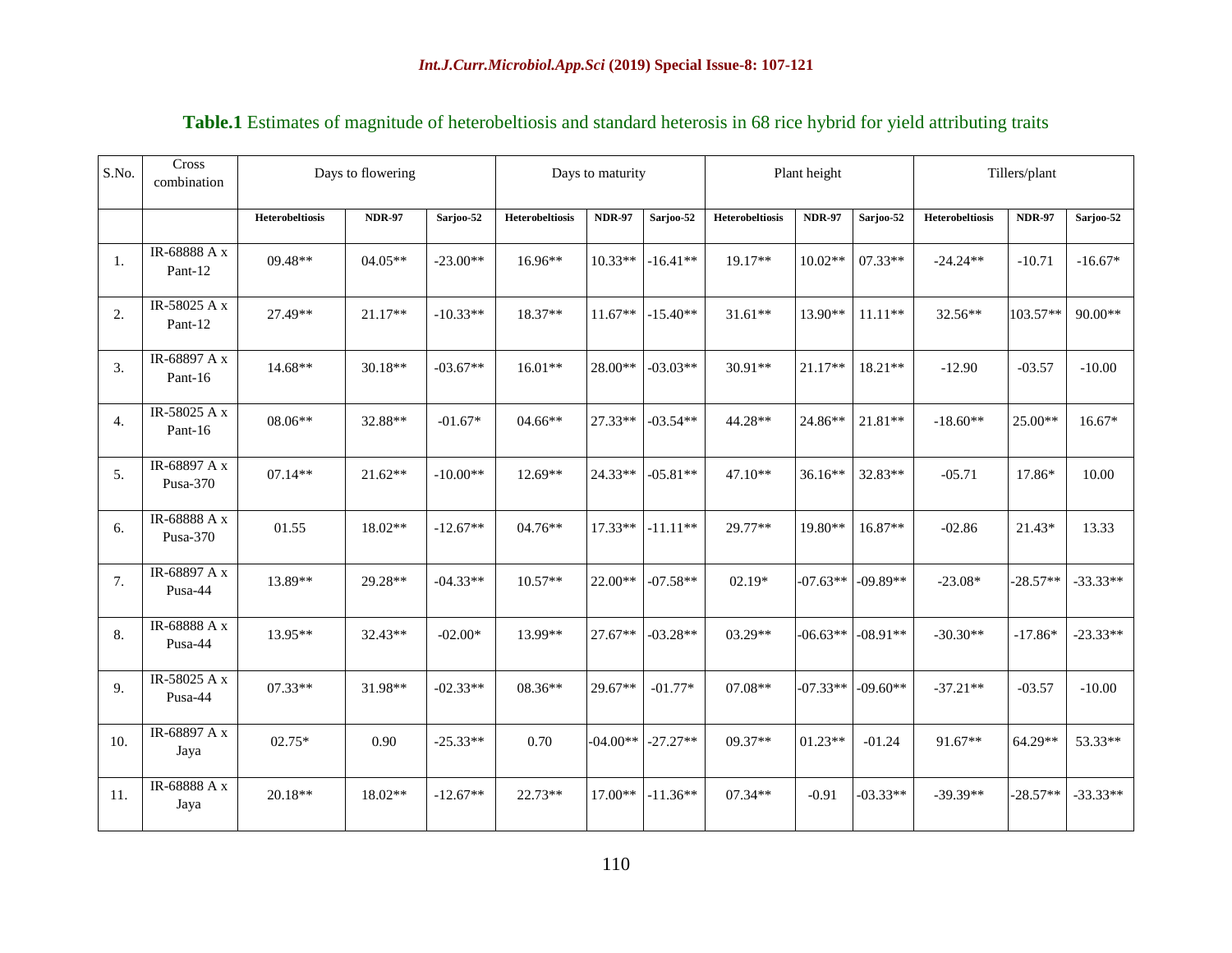| 12. | IR-58025 A x<br>Jaya            | $14.22**$ | $12.16**$ | $-17.00**$ | $17.13**$ | $11.67**$ | $-15.40**$ | 20.18**   | $04.00**$  | 01.46      | $-46.51**$ | $-17.86*$ | $-23.33**$ |
|-----|---------------------------------|-----------|-----------|------------|-----------|-----------|------------|-----------|------------|------------|------------|-----------|------------|
| 13. | IR-68897 A x<br>Shivani         | 18.65**   | 34.68**   | $-0.33$    | 23.26**   | 36.00**   | $03.03**$  | $21.74**$ | 12.68**    | 09.92**    | 44.00**    | 28.57**   | 20.00*     |
| 14. | IR-68888 A x<br>Shivani         | $07.36**$ | $24.77**$ | $-07.67**$ | $10.71**$ | $24.00**$ | $-06.06**$ | 15.38**   | $06.51**$  | $03.91**$  | $-33.33**$ | $-21.43*$ | $-26.67**$ |
| 15. | IR-58025 A x<br>Shivani         | $09.52**$ | 34.68**   | $-0.33$    | 05.48**   | 28.33**   | $-02.78**$ | $28.41**$ | $11.13**$  | $08.41**$  | $-30.23**$ | 07.14     | 0.00       |
| 16. | IR-68897 A x<br><b>HUR-105</b>  | $11.90**$ | 27.03**   | $-06.00**$ | $14.50**$ | $26.33**$ | $-04.29**$ | 23.97**   | $14.74**$  | $11.94**$  | $-11.43$   | 10.71     | 03.33      |
| 17. | IR-68888 A x<br><b>HUR-105</b>  | 09.30**   | 27.03**   | $-06.00**$ | $11.61**$ | 25.00**   | $-05.30**$ | $27.57**$ | $17.77**$  | 14.89**    | $-02.86$   | 21.43*    | 13.33      |
| 18. | IR-68897 A x<br>HUR-3022        | 03.57**   | 17.57**   | $-13.00**$ | $01.81*$  | $12.33**$ | $-14.90**$ | 0.81      | $-07.77**$ | $-10.03**$ | 0.00       | 10.71     | 03.33      |
| 19. | IR-68888 A x<br>HUR-3022        | 09.38**   | 26.13**   | $-06.67**$ | 13.60**   | $25.33**$ | $-05.05**$ | 12.99**   | $03.37**$  | 0.85       | $-03.03$   | 14.29     | 06.67      |
| 20  | IR-58025 A x<br>HUR-3022        | 03.52**   | 19.37**   | $-11.67**$ | $03.02**$ | $13.67**$ | $-13.89**$ | 08.96**   | $-05.71**$ | $-08.01**$ | $-23.26**$ | 17.86*    | 10.00      |
| 21. | IR-68888 A x<br><b>BPT-5204</b> | 18.99**   | 38.29**   | $02.33**$  | 18.75**   | 33.00**   | 0.76       | $15.62**$ | 06.73**    | 04.12**    | 30.30**    | 53.57**   | 43.33**    |
| 22. | IR-58025 A x<br><b>BPT-5204</b> | 28.94**   | 58.56**   | $17.33**$  | 15.89**   | $41.00**$ | $06.82**$  | $15.73**$ | 0.16       | $-02.29*$  | $-46.51**$ | $-17.86*$ | $-23.33**$ |
| 23. | IR-68897 A x<br><b>HUR-36</b>   | 0.00      | $12.61**$ | $-16.67**$ | $05.66**$ | $12.00**$ | $-15.15**$ | 34.82**   | 24.79**    | $21.73**$  | 16.00      | 03.57     | $-03.33$   |
| 24. | IR-68888 A x<br><b>HUR-36</b>   | $03.60**$ | $16.67**$ | $-13.67**$ | 15.72**   | 22.67**   | $-07.07**$ | 38.53**   | 27.89**    | 24.76**    | $-24.24**$ | $-10.71$  | $-16.67*$  |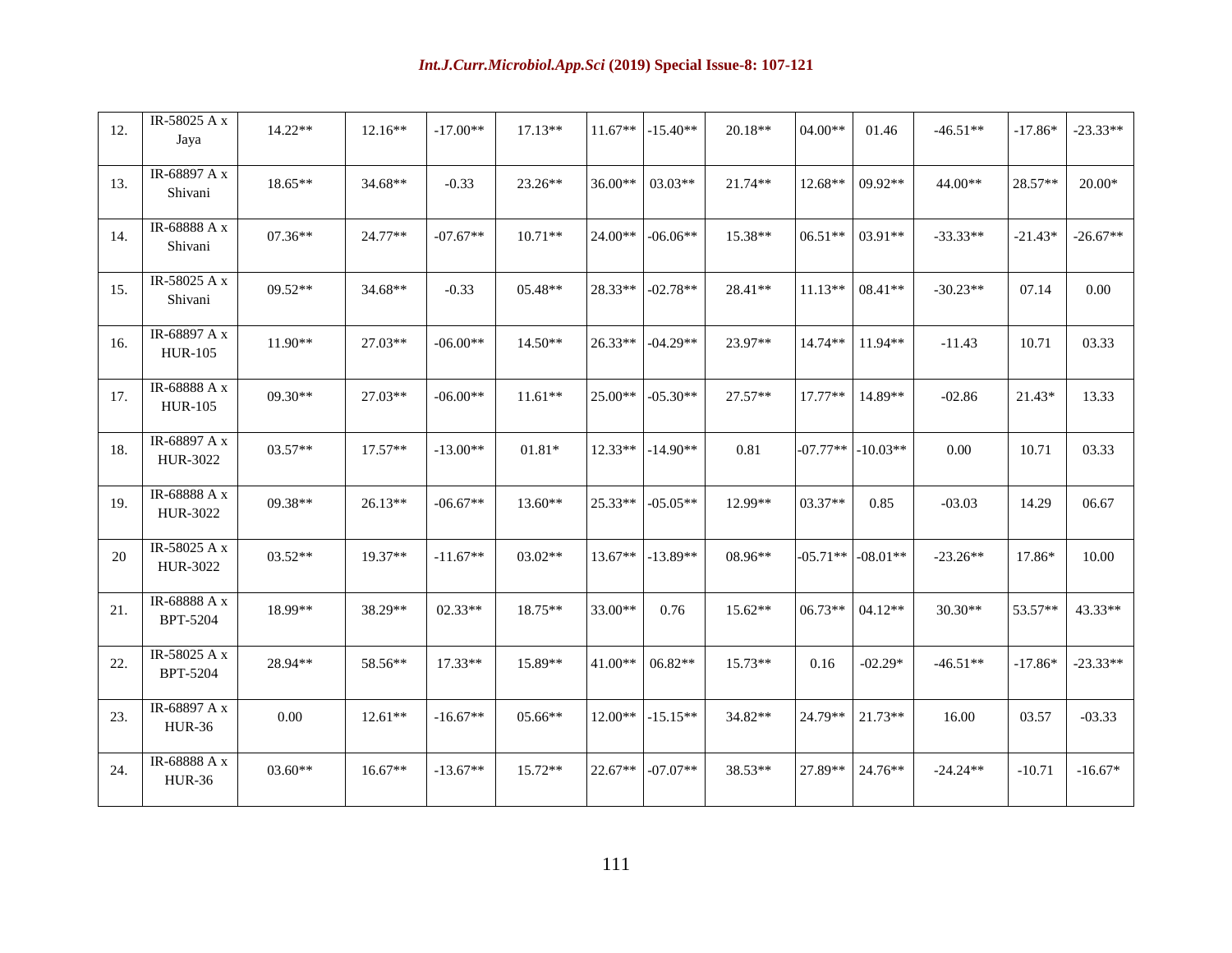| 25. | IR-58025 A x<br><b>HUR-36</b>  | $12.00**$ | $26.13**$ | $-06.67**$ | 04.72**   | $11.00**$ | $-15.91**$ | 36.26**   | 17.92**    | 15.04**               | $-37.21**$ | $-03.57$ | $-10.00$  |
|-----|--------------------------------|-----------|-----------|------------|-----------|-----------|------------|-----------|------------|-----------------------|------------|----------|-----------|
| 26. | IR-68897 A x<br><b>HUR-4-3</b> | 20.24**   | 36.49**   | 01.00      | 22.36**   | 35.00**   | $02.27**$  | 33.46**   | 23.53**    | $20.51**$             | $-13.33$   | $-07.14$ | $-13.33$  |
| 27. | IR-68897 A x<br><b>HUR-38</b>  | 02.83**   | $14.41**$ | $-15.33**$ | 0.63      | $06.67**$ | $-19.19**$ | 18.15**   | 09.35**    | $06.68**$             | 30.00**    | 39.29**  | 30.00**   |
| 28. | IR-68888 A x<br><b>HUR-38</b>  | 06.88**   | 18.92**   | $-12.00**$ | $02.52**$ | 08.67**   | $-17.68**$ | 21.17**   | 11.87**    | $09.13**$             | $-27.27**$ | $-14.29$ | $-20.00*$ |
| 29. | IR-58025 A x<br><b>HUR-38</b>  | $07.69**$ | 19.82**   | $-11.33**$ | $04.40**$ | $10.67**$ | $-16.16**$ | 32.76**   | 14.89**    | 12.08**               | $-23.26**$ | 17.86*   | 10.00     |
| 30. | IR-68888 A x<br>Sarjoo-52      | 0.78      | $17.12**$ | $-13.33**$ | 08.63**   | 21.67**   | $-07.83**$ | 10.38**   | 01.90*     | $-0.59$               | $-27.27**$ | $-14.29$ | $-20.00*$ |
| 31. | IR-58025 A x<br>Sarjoo-52      | 10.99**   | 36.49**   | 01.00      | $07.67**$ | 31.00**   | $-0.76$    | $10.25**$ | $-04.59**$ | $-06.93**$            | $-09.30$   | 39.29**  | 30.00**   |
| 32. | IR-68897 A x<br>URG-6          | $07.94**$ | $22.52**$ | $-09.33**$ | $03.63**$ | $14.33**$ | $-13.38**$ | $03.03**$ |            | $-04.64**$ $-06.97**$ | $-17.24*$  | $-14.29$ | $-20.00*$ |
| 33. | IR-58025 A x<br>URG-6          | 0.73      | 23.87**   | $-08.33**$ | $-01.50$  | $09.67**$ | $-16.92**$ | $10.75**$ |            | $-04.16**$ $-06.50**$ | $-27.91**$ | 10.71    | 03.33     |
| 34. | IR-68897 A x<br><b>URG-12</b>  | 12.30**   | 27.48**   | $-05.67**$ | $16.92**$ | $29.00**$ | $-02.27**$ | $14.77**$ | $-06.45**$ | $-08.73**$            | $-11.43$   | 10.71    | 03.33     |
| 35. | IR-68888 A x<br><b>URG-12</b>  | 17.44**   | 36.49**   | $01.00\,$  | 15.18**   | 29.00**   | $-02.27**$ | 17.58**   | $-04.16**$ | $-06.50**$            | 0.00       | 25.00**  | $16.67*$  |
| 36. | IR-58025 A x<br><b>URG-12</b>  | 09.89**   | 35.14**   | $0.00\,$   | 06.03**   | 29.00**   | $-02.27**$ | 04.14**   |            | $-15.11**$ $-17.19**$ | $-18.60**$ | 25.00**  | $16.67*$  |
| 37. | IR-68897 A x<br><b>URG-19</b>  | 16.67**   | 32.43**   | $-02.00*$  | 19.34**   | $31.67**$ | $-0.25$    | 05.07**   | $-10.36**$ | $-12.55**$            | $-02.78$   | 25.00**  | $16.67*$  |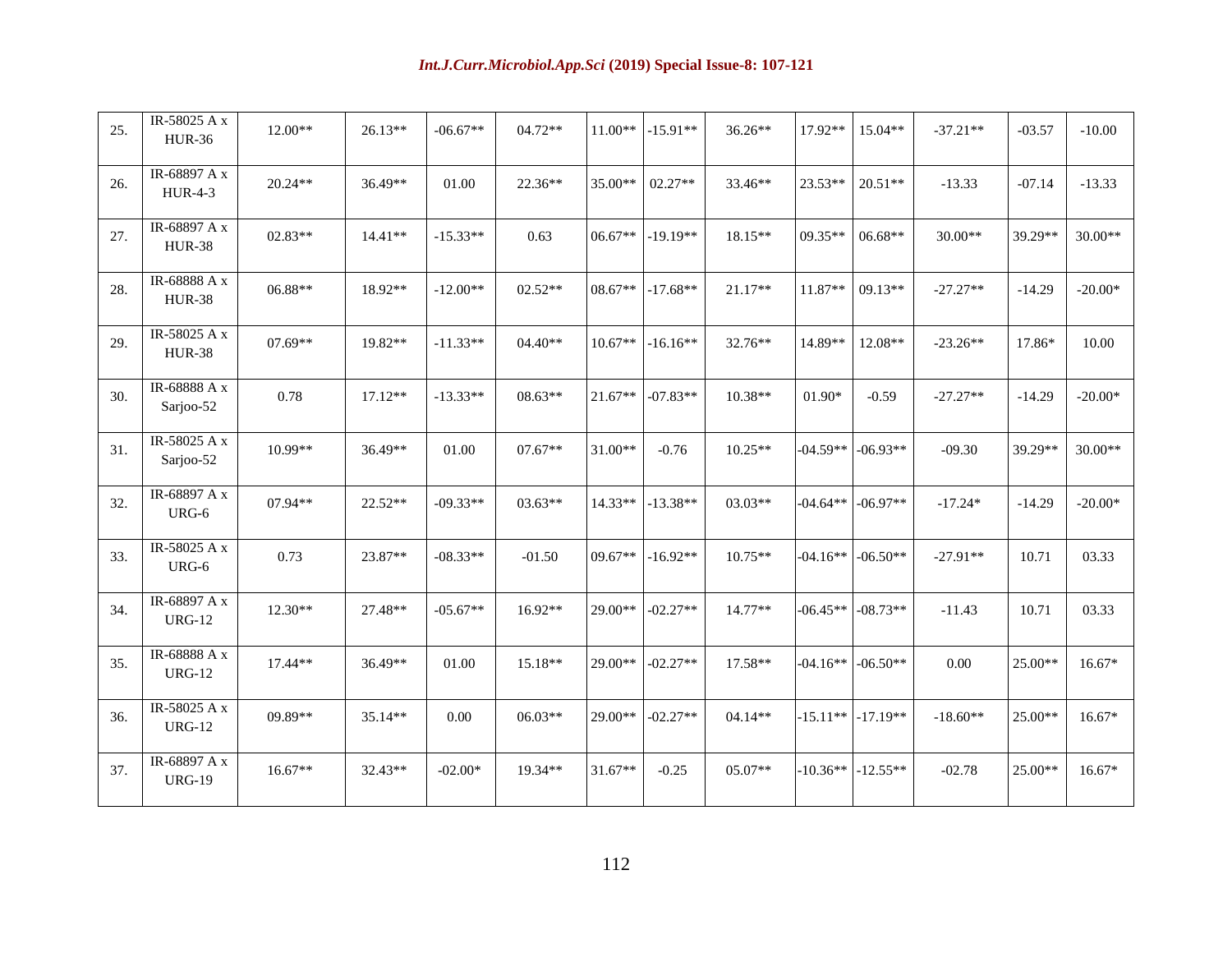| 38. | IR-68888 A x<br><b>URG-19</b> | $16.67**$ | 35.59**   | 0.33       | 16.96**    | 31.00**   | $-0.76$    | 09.40**   | $-06.67**$ | $-08.95**$ | 11.11      | 42.86**   | 33.33**    |
|-----|-------------------------------|-----------|-----------|------------|------------|-----------|------------|-----------|------------|------------|------------|-----------|------------|
| 39. | IR-58025 A x<br><b>URG-19</b> | $07.69**$ | 32.43**   | $-02.00*$  | 01.10      | 23.00**   | $-06.82**$ | $13.12**$ | $-03.49**$ | $-05.85**$ | $-13.95*$  | 32.14**   | 23.33**    |
| 40. | IR-68897 A x<br><b>URG-22</b> | 15.87**   | $31.53**$ | $-02.67**$ | $09.06**$  | $20.33**$ | $-08.84**$ | $31.11**$ | $21.35**$  | 18.39**    | 46.88**    | 67.86**   | 56.67**    |
| 41. | IR-68888 A x<br><b>URG-22</b> | 03.49**   | $20.27**$ | $-11.00**$ | 04.46**    | 17.00**   | $-11.36**$ | 32.69**   | 22.50**    | $19.50**$  | 30.30**    | 53.57**   | 43.33**    |
| 42. | IR-58025 A x<br><b>URG-22</b> | 16.29**   | 38.29**   | 02.33**    | $07.23**$  | 23.67**   | $-06.31**$ | 42.57**   | 23.38**    | 20.37**    | $-44.19**$ | $-14.29$  | $-20.00*$  |
| 43. | IR-68888 A x<br><b>URG-36</b> | $14.73**$ | 33.33**   | $-01.33$   | $20.24**$  | 34.67**   | $02.02**$  | 10.86**   | $02.34*$   | $-0.16$    | $-15.15*$  | 0.00      | $-06.67$   |
| 44. | IR-58025 A x<br><b>URG-36</b> | 03.30**   | 27.03**   | $-06.00**$ | $-02.74**$ | 18.33**   | $-10.35**$ | 23.30**   | $06.70**$  | 04.09**    | $-48.84**$ | $-21.43*$ | $-26.67**$ |
| 45. | IR-68897 A x<br><b>URG-48</b> | $10.71**$ | 25.68**   | $-07.00**$ | $16.01**$  | 28.00**   | $-03.03**$ | $05.50**$ | $-02.35*$  | $-04.74**$ | $-25.71**$ | $-07.14$  | $-13.33$   |
| 46. | IR-58025 A x<br><b>URG-48</b> | 0.37      | 22.52**   | $-09.33**$ | 01.37      | $23.33**$ | $-06.57**$ | 24.66**   | 07.88**    | $05.24**$  | 37.21**    | 110.71**  | $96.67**$  |
| 47. | IR-68897 A x<br><b>URG-51</b> | 05.56**   | 19.82**   | $-11.33**$ | $03.02**$  | $13.67**$ | $-13.89**$ | 33.66**   | 23.72**    | 20.69**    | $-28.13**$ | $-17.86*$ | $-23.33**$ |
| 48. | IR-68888 A x<br><b>URG-51</b> | 18.60**   | 37.84**   | $02.00*$   | 16.37**    | 30.33**   | $-01.26$   | 40.93**   | $30.10**$  | 26.92**    | 33.33**    | 57.14**   | 46.67**    |
| 49. | IR-58025 A x<br><b>URG-51</b> | 08.79**   | 33.78**   | $-01.00$   | 02.47**    | 24.67**   | $-05.56**$ | 32.76**   | 14.89**    | 12.08**    | $-16.28**$ | 28.57**   | $20.00*$   |
| 50. | IR-68897 A x<br><b>URG-60</b> | 15.08**   | $30.63**$ | $-03.33**$ | 23.87**    | 36.67**   | $03.54**$  | 06.02**   | $-01.87*$  | $-04.27**$ | $-13.79$   | $-10.71$  | $-16.67*$  |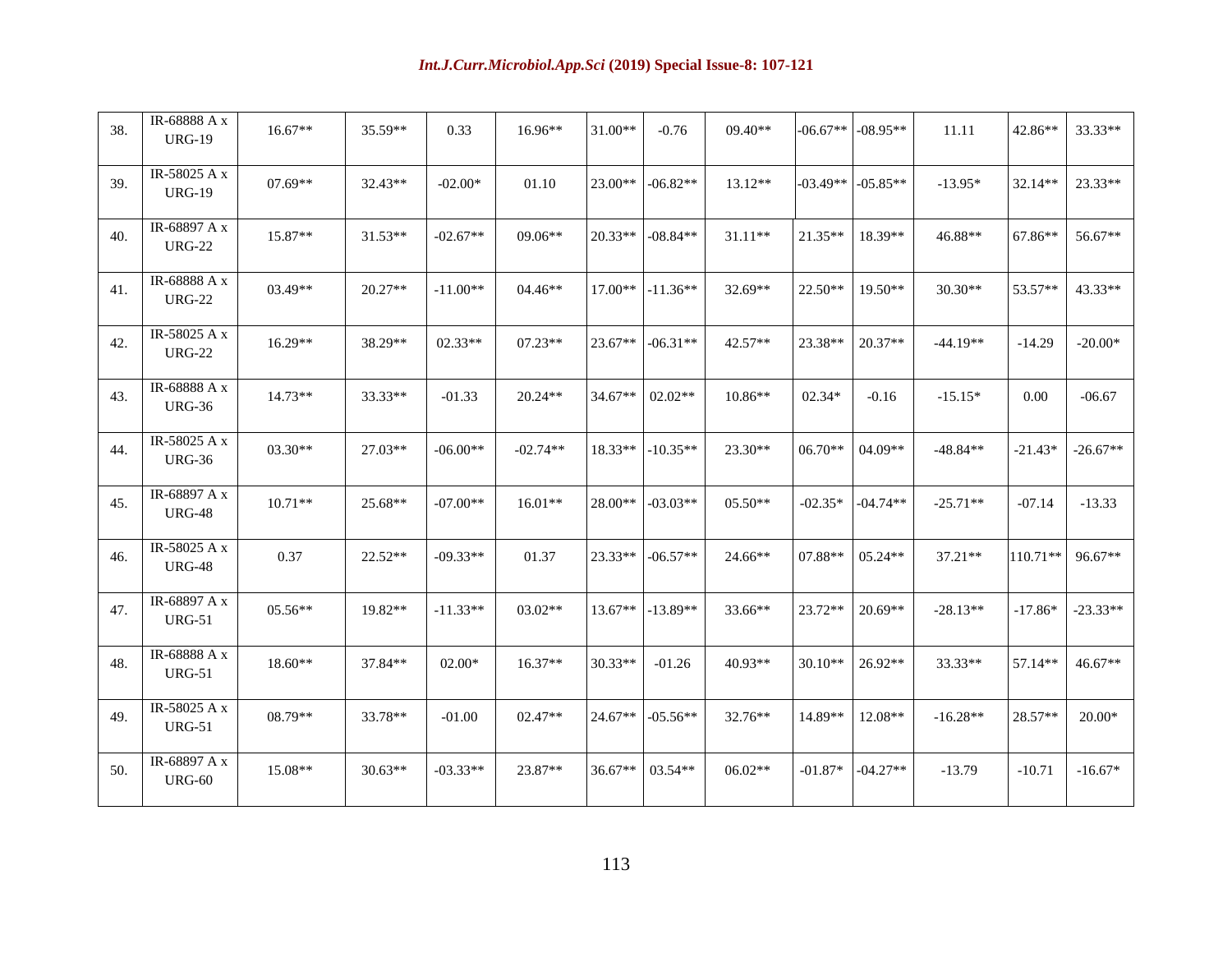| 51. | IR-68888 A x<br><b>URG-60</b>   | 15.50**   | 34.23**   | $-0.67$    | 20.24**   | 34.67**   | $02.02**$  | 14.90**   | 06.07**   | 03.48**   | $-12.12$   | 03.57      | $-03.33$   |
|-----|---------------------------------|-----------|-----------|------------|-----------|-----------|------------|-----------|-----------|-----------|------------|------------|------------|
| 52. | IR-58025 A x<br><b>URG-60</b>   | 09.89**   | $35.14**$ | 0.00       | 09.86**   | 33.67**   | 01.26      | 22.18**   | 05.74**   | $03.15**$ | $-13.95*$  | 32.14**    | 23.33**    |
| 53. | IR-68897 A x<br><b>URG-67</b>   | 11.90**   | 27.03**   | $-06.00**$ | 11.48**   | $23.00**$ | $-06.82**$ | $14.12**$ | $05.63**$ | $03.04**$ | $-06.25$   | 07.14      | 0.00       |
| 54. | IR-68888 A x<br><b>URG-67</b>   | 12.79**   | 31.08**   | $-03.00**$ | 16.96**   | 31.00**   | $-0.76$    | 32.05**   | 21.91**   | 18.93**   | $-06.06$   | 10.71      | 03.33      |
| 55. | IR-58025 A x<br><b>URG-67</b>   | $04.03**$ | 27.93**   | $-05.33**$ | $05.48**$ | 28.33**   | $-02.78**$ | 45.56**   | $25.97**$ | 22.89**   | $-44.19**$ | $-14.29$   | $-20.00*$  |
| 56. | IR-68897 A x<br><b>URG-72</b>   | 31.35**   | 49.10**   | $10.33**$  | 19.94**   | 32.33**   | $0.25**$   | 19.03**   | $10.17**$ | $07.47**$ | $-13.89*$  | 10.71      | 03.33      |
| 57. | IR-68888 A x<br><b>URG-72</b>   | 30.23**   | 51.35**   | 12.00**    | 20.83**   | 35.33**   | $02.53**$  | 30.17**   | 20.17**   | 17.23**   | $-08.33$   | 17.86*     | 10.00      |
| 58. | IR-58025 A $x$<br><b>URG-72</b> | 32.23**   | 62.61**   | $20.33**$  | 15.89**   | $41.00**$ | 06.82**    | 33.36**   | $15.41**$ | $12.59**$ | $-16.28**$ | $28.57**$  | $20.00*$   |
| 59. | IR-68897 A x<br><b>URG-76</b>   | 15.48**   | 31.08**   | $-03.00**$ | $16.01**$ | $28.00**$ | $-03.03**$ | $36.10**$ | 25.97**   | 22.89**   | $-19.35*$  | $-10.71$   | $-16.67*$  |
| 60. | IR-68888 A x<br><b>URG-76</b>   | 16.28**   | 35.14**   | 0.00       | $16.96**$ | 31.00**   | $-0.76$    | 15.90**   | $06.99**$ | $04.38**$ | $-42.42**$ | $-32.14**$ | $-36.67**$ |
| 61. | IR-58025 A $x$<br><b>URG-76</b> | 12.09**   | 37.84**   | $02.00*$   | $07.12**$ | 30.33**   | $-01.26$   | 26.11**   | $09.13**$ | 06.46**   | $-41.86**$ | $-10.71$   | $-16.67*$  |
| 62. | IR-68888 A x<br><b>URG-77</b>   | 14.73**   | 33.33**   | $-01.33$   | 19.35**   | 33.67**   | 01.26      | 12.70**   | 04.04**   | 01.49     | 03.03      | $21.43*$   | 13.33      |
| 63. | IR-58025 A x<br><b>URG-77</b>   | $06.23**$ | $30.63**$ | $-03.33**$ | $03.29**$ | 25.67**   | $-04.80**$ | $19.11**$ | $03.08**$ | 0.56      | $16.28**$  | 78.57**    | $66.67**$  |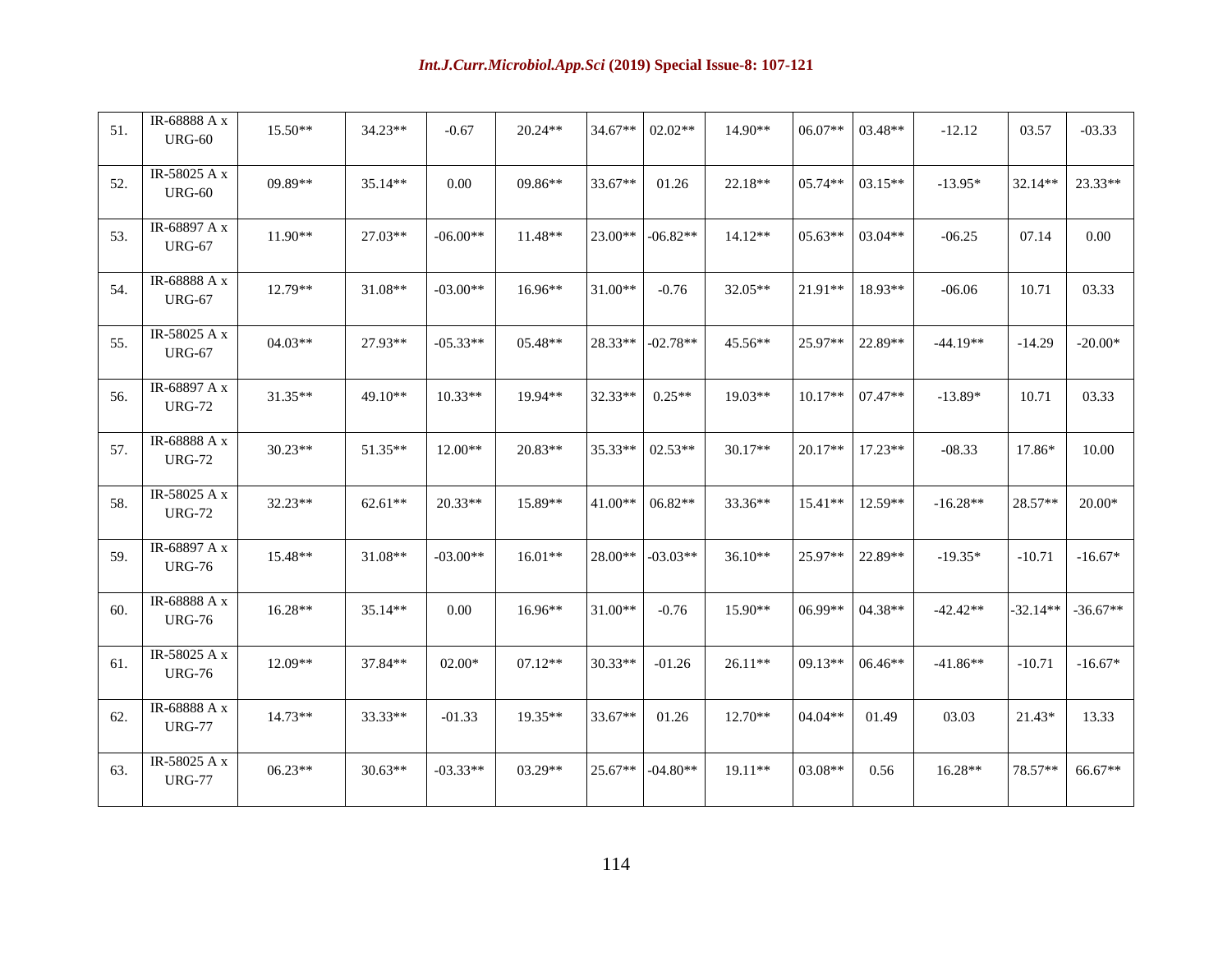| 64. | IR-68888 A x<br>URG-83          | $20.16**$ | $39.64**$ | $03.33**$ | 19.94**   | 34.33** | $01.77*$   | $22.64**$ | $06.70**$  | $04.09**$  | $-18.18*$  | $-03.57$   | $-10.00$   |
|-----|---------------------------------|-----------|-----------|-----------|-----------|---------|------------|-----------|------------|------------|------------|------------|------------|
| 65. | IR-58025 A $x$<br><b>URG-83</b> | $10.62**$ | $36.04**$ | 0.67      | $05.48**$ | 28.33** | $-02.78**$ | 01.28     | $-12.35**$ | $-14.49**$ | $-41.86**$ | $-10.71$   | $-16.67*$  |
| 66. | IR-68897 A x<br><b>URG-84</b>   | $32.14**$ | $50.00**$ | $11.00**$ | 25.38**   | 38.33** | $04.80**$  | $52.13**$ | $40.81**$  | $37.36**$  | $-32.14**$ | $-32.14**$ | $-36.67**$ |
| 67. | IR-68888 A x<br>$URG-84$        | $14.73**$ | $33.33**$ | $-01.33$  | $09.82**$ | 23.00** | $-06.82**$ | $36.06**$ | $25.61**$  | $22.53**$  | $-09.09$   | 07.14      | 0.00       |
| 68. | IR-58025 A $x$<br><b>URG-84</b> | $22.34**$ | $50.45**$ | $11.33**$ | $13.15**$ | 37.67** | $04.29**$  | $40.44**$ | $21.54**$  | $18.57**$  | $-46.51**$ | $-17.86*$  | $-23.33**$ |

| Cross combination     |            |                    | Panicle<br>length | Seeds/panicle |               |            | $100$ seed<br>wt. |               |           | Yield/plant |               |            |
|-----------------------|------------|--------------------|-------------------|---------------|---------------|------------|-------------------|---------------|-----------|-------------|---------------|------------|
|                       | Hb         | <b>NDR-97</b>      | Sarjoo-52         | Hb            | <b>NDR-97</b> | Sarjoo-52  | Hb                | <b>NDR-97</b> | Sarjoo-52 | Hb          | <b>NDR-97</b> | Sarjoo-52  |
| IR-68888 A x Pant-12  | 09.99**    | 13.32**            | 01.88             | $-88.43**$    | $-87.47**$    | $-87.30**$ | $-06.17*$         | $-13.58**$    | $13.27**$ | $-79.17**$  | $-74.58**$    | $-75.43**$ |
| IR-58025 A x Pant-12  | 08.89**    | $12.20**$          | 0.86              | 15.24**       | $26.85**$     | $28.57**$  | $06.49**$         | $-04.81*$     | 24.76**   | $13.45**$   | 36.49**       | $31.94**$  |
| IR-68897 A x Pant-16  | 02.79      | $05.99*$           | $-04.71*$         | $-51.69**$    | $-48.99**$    | $-48.30**$ | 01.54             | $-10.74**$    | $16.99**$ | $-31.06**$  | $-13.71**$    | $-16.58**$ |
| IR-58025 A x Pant-16  |            | $-18.95**-16.42**$ | $-24.87**$        | $-54.88**$    | $-50.34**$    | $-49.66**$ | 01.40             | $-10.86**$    | 16.83**   | $-41.47**$  | $-29.58**$    | $-31.93**$ |
| IR-68897 A x Pusa-370 | $-13.51**$ | $05.57*$           | $-05.10*$         | $-46.82**$    | $-43.85**$    | $-43.08**$ | $-0.29$           | $-14.07**$    | $12.62**$ | $-25.39**$  | $-06.61*$     | $-09.72**$ |
| IR-68888 A x Pusa-370 | $-16.52**$ | 01.90              | $-08.39**$        | $-59.50**$    | $-56.15**$    | $-55.56**$ | $-21.31**$        | $-27.53**$    | $-05.02$  | $-33.55**$  | $-18.89**$    | $-21.60**$ |
| IR-68897 A x Pusa-44  | $07.50**$  | $12.76**$          | 01.37             | $-71.19**$    | $-69.57**$    | $-69.16**$ | $-17.05**$        | $-28.52**$    | $-06.31*$ | $-35.47**$  | $-19.24**$    | $-21.93**$ |
| IR-68888 A x Pusa-44  | 01.99      | $06.98**$          | $-03.83$          | $-47.52**$    | $-43.18**$    | $-42.40**$ | $-17.83**$        | $-24.32**$    | $-0.81$   | $-26.90**$  | $-10.77**$    | $-13.75**$ |
| IR-58025 A x Pusa-44  | 03.87      | $08.95**$          | $-02.05$          | $-92.07**$    | $-91.28**$    | $-91.16**$ | $-10.14**$        | $-28.89**$    | $-06.80*$ | $-91.26**$  | $-89.48**$    | $-89.83**$ |
| IR-68897 A x Jaya     | 19.11**    | 20.37**            | 08.21**           | $-18.22**$    | $-13.65**$    | $-12.47**$ | $-0.27$           | 36.54**       | 78.96**   | 19.69**     | 80.31**       | 74.30**    |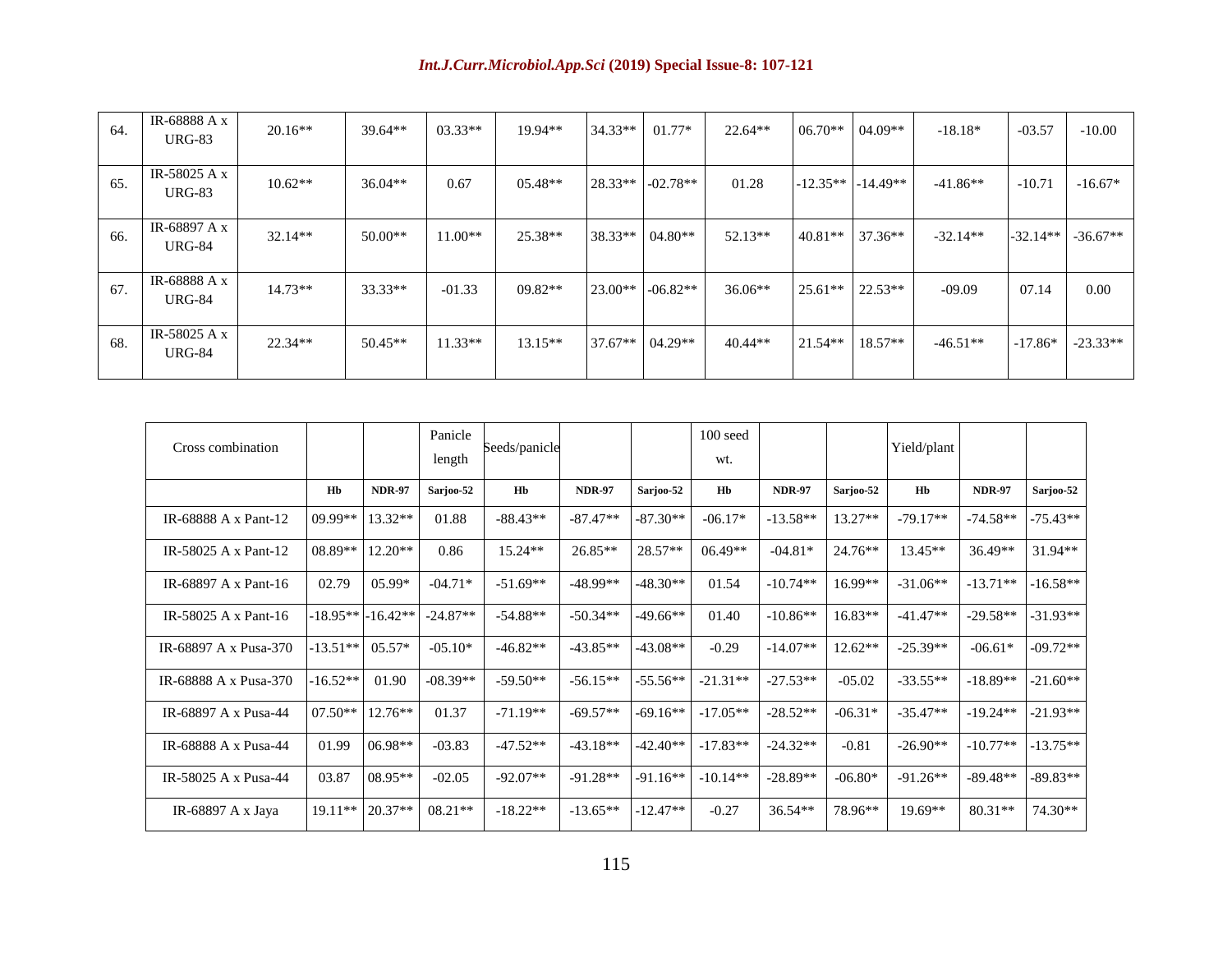| IR-68888 A x Jaya      | $-03.86$   | $-01.62$   | $-11.56**$ | $-90.85**$ | $-89.93**$ | $-89.80**$ | $-0.36$    | 36.42**    | 78.80**    | $-23.55**$ | $15.16**$  | $11.32**$  |
|------------------------|------------|------------|------------|------------|------------|------------|------------|------------|------------|------------|------------|------------|
| IR-58025 A x Jaya      | $-02.91$   | $-01.34$   | $-11.31**$ | $-04.03*$  | 01.34      | 02.72      | $-06.16*$  | $-19.14**$ | 05.99*     | 02.48      | $28.27**$  | 23.99**    |
| IR-68897 A x Shivani   | 07.73**    | 21.78**    | 09.48**    | $-81.61**$ | $-80.09**$ | $-79.82**$ | $-09.12**$ | $-16.30**$ | 09.71**    | $-25.61**$ | $-09.20**$ | $-12.23**$ |
| IR-68888 A x Shivani   | $-06.11**$ | $06.13*$   | $-04.59$   | $-79.88**$ | $-77.85**$ | $-77.55**$ | $-0.61$    | $-19.75**$ | 05.18      | $-30.93**$ | $-16.90**$ | $-19.67**$ |
| IR-58025 A x Shivani   | 01.75      | 15.01**    | 03.40      | $-91.53**$ | $-91.05**$ | $-90.93**$ | $-12.18**$ | $-24.32**$ | $-0.81$    | $-59.90**$ | $-49.81**$ | $-51.49**$ |
| IR-68897 A x HUR-105   | $-02.76$   | 04.44      | $-06.11*$  | $-90.70**$ | $-89.93**$ | $-89.80**$ | $-26.41**$ | $-32.22**$ | $-11.17**$ | $-85.85**$ | $-82.73**$ | $-83.31**$ |
| IR-68888 A x HUR-105   | $-01.18$   | 06.13*     | $-04.59$   | $-78.39**$ | $-77.18**$ | $-76.87**$ | 25.03**    | 18.40**    | 55.18**    | $-24.95**$ | $-06.07$   | $-09.20**$ |
| IR-68897 A x HUR-3022  | $-0.82$    | 02.75      | $-07.63**$ | $-90.70**$ | $-89.93**$ | $-89.80**$ | $-05.61*$  | $-10.62**$ | $17.15**$  | $-74.53**$ | $-68.91**$ | $-69.94**$ |
| IR-68888 A x HUR-3022  | $-02.45$   | 01.06      | $-09.15**$ | $-90.65**$ | $-89.71**$ | $-89.57**$ | $-48.63**$ | $-51.36**$ | $-36.25**$ | $-84.93**$ | $-81.88**$ | $-82.48**$ |
| IR-58025 A x HUR-3022  | 02.18      | 05.85*     | $-04.84*$  | 02.69      | 11.19**    | 12.70**    | 17.19**    | 15.31**    | 51.13**    | 20.38**    | 46.94**    | 42.04**    |
| IR-68888 A x BPT-5204  | 03.39      | 05.79*     | $-04.89*$  | $-52.24**$ | $-47.43**$ | $-46.71**$ | $-09.03**$ | $-10.49**$ | $17.31**$  | $-28.44**$ | $-13.91**$ | $-16.78**$ |
| IR-58025 A x BPT-5204  | $-13.60**$ | $-12.20**$ | $-21.06**$ | $-71.61**$ | $-70.02**$ | $-69.61**$ | 46.28**    | 26.05**    | 65.21**    | $-39.98**$ | $-24.88**$ | $-27.38**$ |
| IR-68897 A x HUR-36    | $-05.09$   | $-02.75$   | $-12.57**$ | $-59.09**$ | $-55.70**$ | $-55.10**$ | $-02.82$   | $-10.49**$ | $17.31**$  | $-31.80**$ | $-16.76**$ | $-19.53**$ |
| IR-68888 A x HUR-36    | $11.56**$  | 14.31**    | 02.76      | $-53.46**$ | $-48.77**$ | $-48.07**$ | 01.49      | $-16.17**$ | 09.87**    | $-42.41**$ | $-30.72**$ | $-33.03**$ |
| IR-58025 A x HUR-36    | $-04.68$   | $-02.33$   | $-12.19**$ | $-89.41**$ | $-88.81**$ | $-88.66**$ | 03.30      | $-10.99**$ | $16.67**$  | $-72.43**$ | $-65.49**$ | $-66.64**$ |
| IR-68897 A x HUR-4-3   | $-0.87$    | $07.54**$  | $-03.32$   | $-92.77**$ | $-92.17**$ | $-92.06**$ | $-16.62**$ | $-23.21**$ | 0.65       | $-74.29**$ | $-68.62**$ | $-69.67**$ |
| IR-68897 A x HUR-38    | $-03.90$   | $-06.13*$  | $-15.61**$ | $-91.06**$ | $-90.16**$ | $-90.02**$ | 0.62       | $-20.37**$ | 04.37      | $-83.75**$ | $-80.45**$ | $-81.10**$ |
| IR-68888 A x HUR-38    | 0.69       | 03.03      | $-07.38**$ | $-94.01**$ | $-93.51**$ | $-93.42**$ | $-08.98**$ | $-16.17**$ | 09.87**    | $-88.33**$ | $-85.75**$ | $-86.23**$ |
| IR-58025 A x HUR-38    | $-21.78**$ | $-20.51**$ | $-28.54**$ | $05.69**$  | $16.33**$  | $17.91**$  | $-05.62*$  | $-25.31**$ | $-02.10$   | $08.30**$  | $30.29**$  | 25.95**    |
| IR-68888 A x Sarjoo-52 | $-02.61$   | 06.84*     | $-03.95$   | $-86.23**$ | $-85.46**$ | $-85.26**$ | $-05.44*$  | $-14.20**$ | 12.46**    | $-26.09**$ | $-07.50*$  | $-10.58**$ |
| IR-58025 A x Sarjoo-52 | $20.65**$  | 32.36**    | 18.99**    | $-78.05**$ | $-75.84**$ | $-75.51**$ | $-01.50$   | $-10.62**$ | $17.15**$  | $-39.57**$ | $-27.30**$ | $-29.72**$ |
| IR-68897 A x URG-6     | 03.86      | $06.13*$   | $-04.59$   | $-93.01**$ | $-92.62**$ | $-92.52**$ | $-08.67**$ | 04.07      | 36.41**    | $-88.09**$ | $-85.10**$ | $-85.59**$ |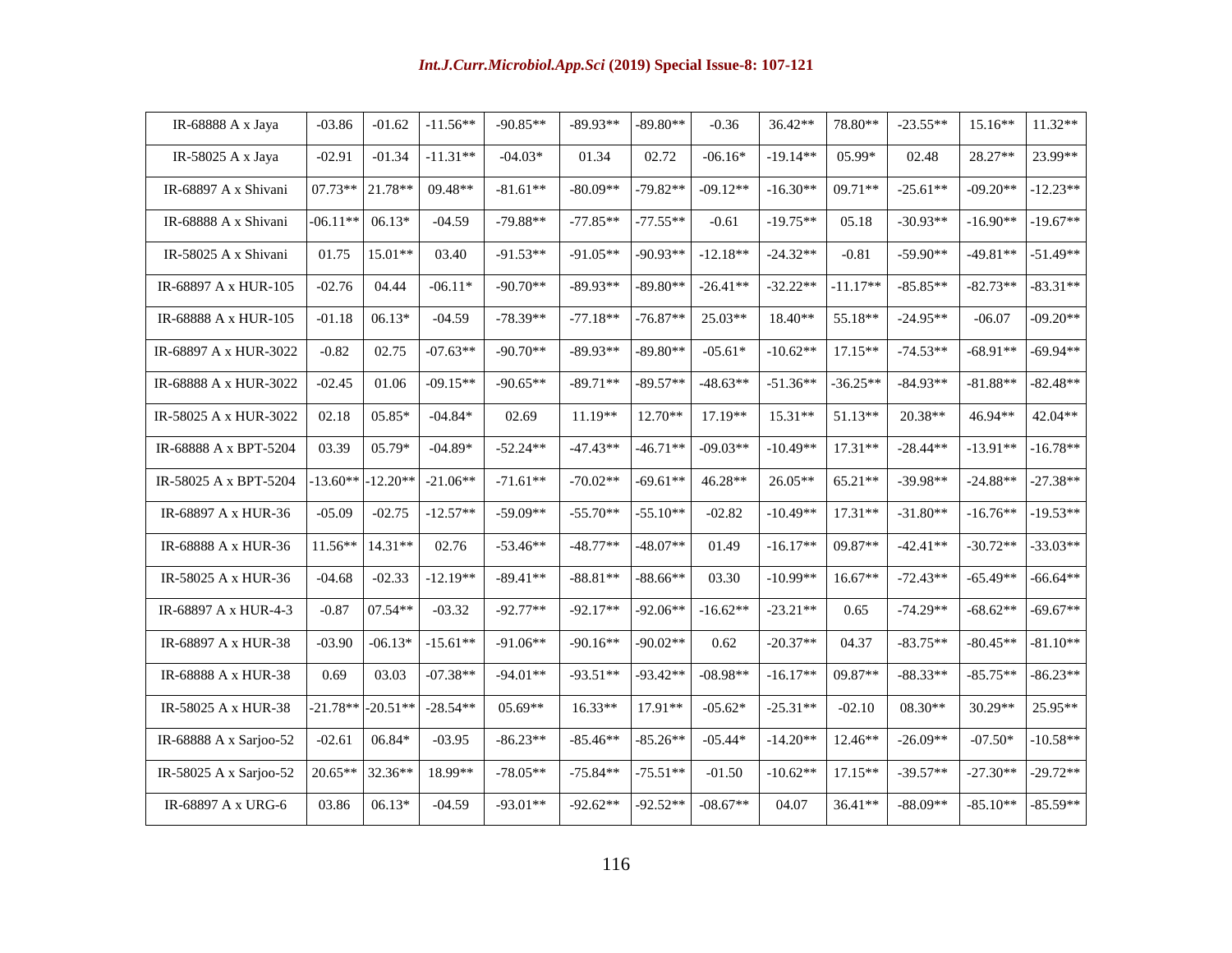| IR-58025 A x URG-6  | 03.86      | $06.13*$   | $-04.59$   | $-63.14**$ | $-61.07**$ | $-60.54**$ | $-05.30*$  | $-18.40**$ | 06.96*     | $-20.38**$ | $-0.34$    | $-03.66$   |
|---------------------|------------|------------|------------|------------|------------|------------|------------|------------|------------|------------|------------|------------|
| IR-68897 A x URG-12 | $-05.06*$  | $-01.90$   | $-11.81**$ | $-79.75**$ | $-78.08**$ | $-77.78**$ | $-11.39**$ | $-18.40**$ | 06.96*     | $-39.04**$ | $-25.59**$ | $-28.07**$ |
| IR-68888 A x URG-12 | $-06.56*$  | $-03.45$   | $-13.21**$ | $-91.26**$ | $-90.38**$ | $-90.25**$ | 0.92       | $-18.89**$ | $06.31*$   | $-79.60**$ | $-75.46**$ | $-76.28**$ |
| IR-58025 A x URG-12 | $-01.79$   | 01.48      | $-08.77**$ | 19.49**    | 26.17**    | 27.89**    | $-15.13**$ | $-10.00**$ | 17.96**    | 24.57**    | 55.91**    | 50.72**    |
| IR-68897 A x URG-19 | 01.31      | 01.62      | $-08.64**$ | $-59.09**$ | $-55.70**$ | $-55.10**$ | 01.98      | $08.15**$  | 41.75**    | 03.95      | 28.90**    | 24.60**    |
| IR-68888 A x URG-19 | $-11.16**$ | $-09.09**$ | $-18.28**$ | $-45.12**$ | $-39.60**$ | $-38.78**$ | $-44.24**$ | $-40.86**$ | $-22.49**$ | $-54.93**$ | $-44.12**$ | $-45.98**$ |
| IR-58025 A x URG-19 | 01.78      | 03.43      | $-07.02**$ | $-74.38**$ | $-72.26**$ | $-71.88**$ | $-22.79**$ | $-28.89**$ | $-06.80*$  | $-62.62**$ | $-54.37**$ | $-55.90**$ |
| IR-68897 A x URG-22 | 30.27**    | 39.55**    | 25.45**    | $-60.77**$ | $-56.82**$ | $-56.24**$ | $-10.30**$ | $-29.01**$ | $-06.96*$  | $-14.94**$ | 02.34      | $-01.07$   |
| IR-68888 A x URG-22 | $-0.39$    | $06.70*$   | $-04.08$   | $-52.97**$ | $-50.34**$ | $-49.66**$ | $-03.30$   | $-16.67**$ | $09.22**$  | $-29.80**$ | $-12.14**$ | $-15.07**$ |
| IR-58025 A x URG-22 | $-04.08$   | 02.75      | $-07.63**$ | $-22.36**$ | $-14.54**$ | $-13.38**$ | 0.00       | $-19.38**$ | 05.66      | $-52.88**$ | $-43.32**$ | $-45.21**$ |
| IR-68888 A x URG-36 | $-0.66$    | $05.43*$   | $-05.22*$  | $-47.67**$ | $-44.74**$ | $-43.99**$ | 0.14       | $-13.70**$ | $13.11**$  | $-88.14**$ | $-85.15**$ | $-85.65**$ |
| IR-58025 A x URG-36 | 08.29**    | 14.93**    | 03.32      | $-22.73**$ | $-16.33**$ | $-15.19**$ | $13.27**$  | 04.32      | 36.73**    | 28.48**    | 56.83**    | 51.60**    |
| IR-68897 A x URG-48 | $-02.54$   | 0.21       | $-09.91**$ | $-93.09**$ | $-92.39**$ | $-92.29**$ | $-12.65**$ | $-29.26**$ | $-07.28*$  | $-17.30**$ | $-0.51$    | $-03.83$   |
| IR-58025 A x URG-48 | 20.36**    | 23.76**    | $11.25**$  | $-61.78**$ | $-58.61**$ | $-58.05**$ | $-17.29**$ | $-23.83**$ | $-0.16$    | $-50.95**$ | $-40.13**$ | $-42.12**$ |
| IR-68897 A x URG-51 | $-06.54*$  | $-05.29*$  | $-14.85**$ | $-58.54**$ | $-54.36**$ | $-53.74**$ | $-05.93*$  | $-25.56**$ | $-02.43$   | $-46.67**$ | $-35.84**$ | $-37.98**$ |
| IR-68888 A x URG-51 | 05.92*     | $08.39**$  | $-02.56$   | $-83.26**$ | $-82.33**$ | $-82.09**$ | $-03.68$   | 0.12       | 31.23**    | $-31.90**$ | $-14.76**$ | $-17.60**$ |
| IR-58025 A x URG-51 | $-02.19$   | $-0.61$    | $-10.65**$ | $-91.32**$ | $-90.60**$ | $-90.48**$ | 01.07      | 05.06*     | 37.70**    | $-85.13**$ | $-81.85**$ | $-82.45**$ |
| IR-68897 A x URG-60 | $-10.78**$ | $-02.61$   | $-12.45**$ | $-91.06**$ | $-90.16**$ | $-90.02**$ | $-03.68$   | 0.12       | 31.23**    | $-90.81**$ | $-88.94**$ | $-89.31**$ |
| IR-68888 A x URG-60 | $-03.16$   | $05.71*$   | $-04.97*$  | $-75.42**$ | $-74.05**$ | $-73.70**$ | $-20.77**$ | $-31.73**$ | $-10.52**$ | $-58.77**$ | $-48.39**$ | $-50.11**$ |
| IR-58025 A x URG-60 | 01.34      | $10.63**$  | $-0.54$    | $-46.69**$ | $-42.28**$ | $-41.50**$ | $-19.30**$ | $-25.68**$ | $-02.59$   | $-29.65**$ | $-14.14**$ | $-17.00**$ |
| IR-68897 A x URG-67 | $-13.19**$ | $-01.90$   | $-11.81**$ | $-50.41**$ | $-45.41**$ | $-44.67**$ | $-05.93*$  | $-25.56**$ | $-02.43$   | $-38.36**$ | $-25.85**$ | $-28.32**$ |
| IR-68888 A x URG-67 | $-01.83$   | $10.93**$  | $-0.28$    | $-88.14**$ | $-87.47**$ | $-87.30**$ | $06.96**$  | $-03.21$   | 26.86**    | $-33.04**$ | $-16.19**$ | $-18.98**$ |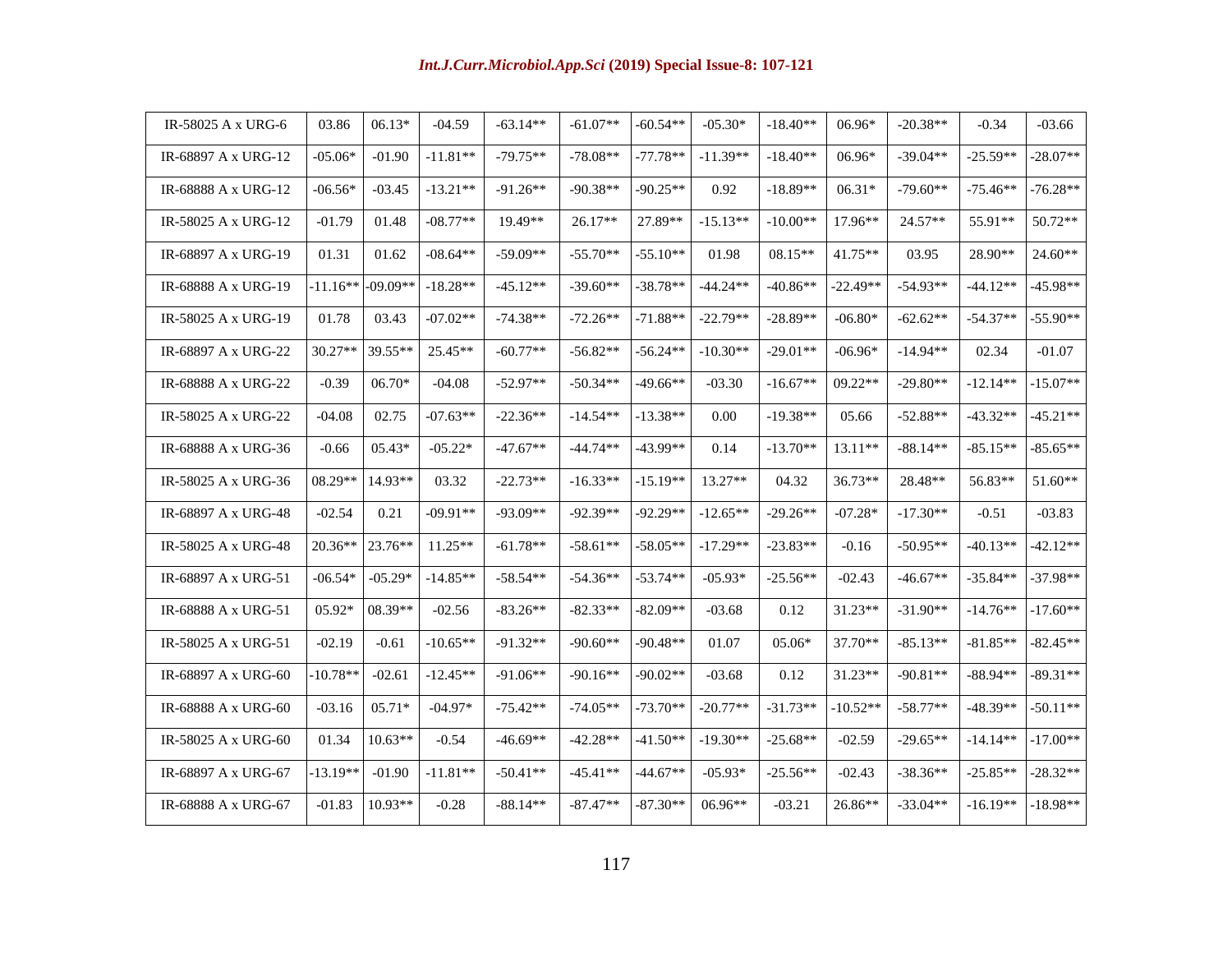| IR-58025 A x URG-67 | $-14.49**$ | $-03.37$              | $-13.13**$ | $-93.18**$ | $-92.62**$ | $-92.52**$ | $-15.42**$ | $-22.10**$ | 02.10     | $-87.58**$ | $-84.84**$ | $-85.34**$ |
|---------------------|------------|-----------------------|------------|------------|------------|------------|------------|------------|-----------|------------|------------|------------|
| IR-68897 A x URG-72 | $-03.94$   | $05.43*$              | $-05.22*$  | $-67.68**$ | $-64.43**$ | $-63.95**$ | $-07.91**$ | $-16.67**$ | $09.22**$ | $-08.87**$ | $09.63**$  | 05.98      |
| IR-68888 A x URG-72 | $-09.72**$ | $-0.92$               | $-10.93**$ | $-96.49**$ | $-96.20**$ | $-96.15**$ | $-17.56**$ | $-24.07**$ | $-0.49$   | $-90.29**$ | $-88.14**$ | $-88.54**$ |
| IR-58025 A x URG-72 | 04.84*     | $15.07**$             | 03.45      | $-0.61$    | $09.40**$  | $10.88**$  | $-04.68$   | $-24.57**$ | $-01.13$  | $06.88**$  | 28.58**    | $24.30**$  |
| IR-68897 A x URG-76 |            | $-16.12**$ $-10.36**$ | $-19.42**$ | $-91.12**$ | $-90.38**$ | $-90.25**$ | $-02.01$   | $-09.75**$ | 18.28**   | $-40.21**$ | $-27.02**$ | $-29.45**$ |
| IR-68888 A x URG-76 |            | $-30.11**$ $-25.31**$ | $-32.85**$ | $-44.51**$ | $-38.93**$ | $-38.10**$ | $-0.89$    | $-17.78**$ | $07.77**$ | $-40.38**$ | $-28.27**$ | $-30.66**$ |
| IR-58025 A x URG-76 | $14.13**$  | $21.97**$             | $09.65**$  | $-96.82**$ | $-96.64**$ | $-96.60**$ | $-28.12**$ | $-11.98**$ | $15.37**$ | $-70.38**$ | $-62.92**$ | $-64.16**$ |
| IR-68888 A x URG-77 |            |                       | $-52.12**$ | $-01.24$   | $06.94**$  | $08.39**$  | $-02.02$   | $20.00**$  | 57.28**   | $-05.30*$  | $15.59**$  | $11.74**$  |
| IR-58025 A x URG-77 | $30.46**$  | 38.28**               | $24.31**$  | $-96.54**$ | $-96.20**$ | $-96.15**$ | $-35.69**$ | $-21.23**$ | 03.24     | $-75.91**$ | $-71.02**$ | $-71.98**$ |
| IR-68888 A x URG-83 |            | -15.95** -11.98**     | $-20.87**$ |            |            |            |            |            |           |            |            |            |
| IR-58025 A x URG-83 | 02.18      | $07.01**$             | $-03.80$   |            |            |            |            |            |           |            |            |            |
| IR-68897 A x URG-84 |            | $-19.46**$ $-21.33**$ | $-29.28**$ |            |            |            |            |            |           |            |            |            |
| IR-68888 A x URG-84 | $-0.34$    | 01.97                 | $-08.33**$ |            |            |            |            |            |           |            |            |            |
| IR-58025 A x URG-84 | 34.48**    | 36.66**               | 22.85**    |            |            |            |            |            |           |            |            |            |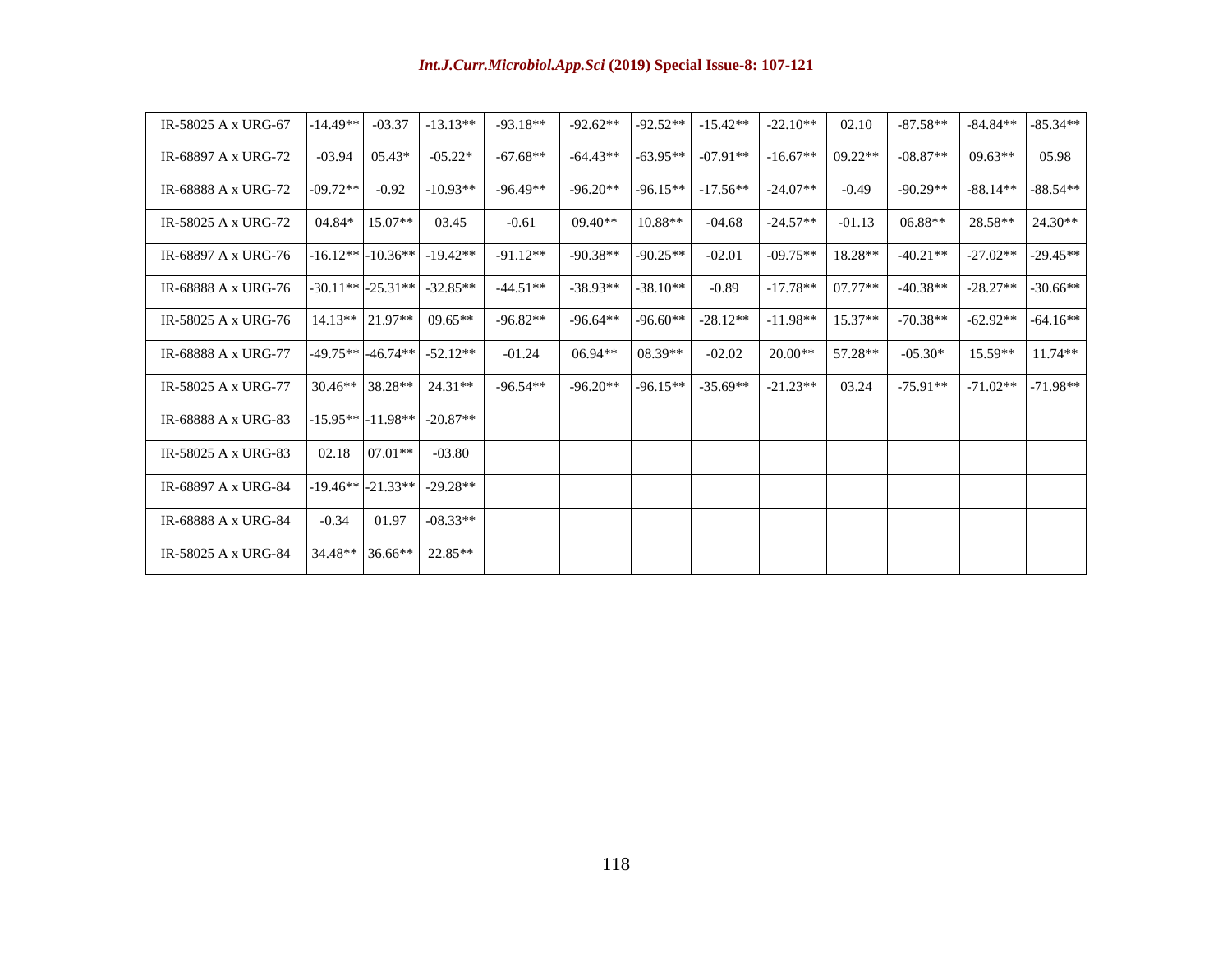Rice workers namely, Virmani *et al.,* (1981), Ish Kumar and Saini (1983), Tseng and Huang (1987), Rahimi (2010), and Tiwari *et al.,* (2011) have also reported nearly similar trend of heterosis in their studies. In contrast to the present finding Vaithiyalingan and Nadarajan (2010) and Latha *et al.,* (2013) reported lesser test weight for all the hybrids under their study.

Grain yield is the ultimate concern of breeder for judging the worth of a hybrid. Minimum of 20 per cent heterosis is desirable for exploitation of hybrid vigor in rice. Most of the hybrids derived from CMS line x restorer crosses in the present study, recorded poor grain yield. However, ten hybrids out of 68 hybrids, exhibited significant standard heterosis for grain yield per plant. Out of these ten hybrids, five hybrids namely, IR 68897A x Jaya, IR 68888A x URG-51, IR 68897A x URG-22, IR 68888A x BPT-5204 and IR 58025A x Pant-12 exhibited more than 30 per cent standard heterosis (over both check). These hybrids also exhibited desirable heterosis for traits *viz.* number of effective tillers per plant, panicle length, grains per panicle and 100 grain weight. High magnitude of standard heterosis for grain yield as observed in the present study, have been also reported by Pandey *et al.,* (1995), Rahimi *et al.,* (2010) and Reddy *et al.,*  (2013). Further, a wide range between negative and positive values of standard heterosis for grain yield in rice have been reported by Lingaraju *et al.,* (1999), Vaithiyalingan and Nadarajan (2010), Tiwari *et al.,* (2011) and Latha *et al.,* (2013).

Among the best five hybrids for yield, the hybrid namely, IR 68897A x Jaya was highest yielder, and exhibited significant and desirable heterosis for days to 50% flowering (-25.33%), days to maturity (-27.27%), plant height (-1.24%), grains per

panicle (13.65%) and 100 seed weight (78.00%). It was observed that some of the hybrids with comparatively lower yield exhibited higher magnitude of standard heterosis for effective tillers and grains per panicle. Their low yielding ability may be due to poor standard heterosis for the traits such as plant height, panicle length and test weight. Remaining four promising hybrids recorded significant and desirable standard heterosis for yield components namely, number of effective tillers per plant, 100 seed weight, grains per panicle and panicle length. It is observed that the standard heterosis in the present set of desirable hybrids was highly influenced by traits like number of effective tillers per plant, 100 seed weight, grains per panicle and panicle length. Earlier workers have reported high heterosis for grain yield in hybrids due to increased number of effective tillers per plant (Yamauchi and Yoshida, 1985; Patnaik *et al*., 1990; Sarial *et al*., 2006 and Pandey and Tripathy, 2006), panicle length (Singh and Richarya, 1980 and Usha Kumari *et al.*, 2006), number of grains per panicle (Sarial and Singh, 2000 and Sarvanan *et al*., 2006; Bhanumathy *et al.,* 2007) and 100 grain weight (Alam *et al*., 2004 and Usha Kumari *et al*., 2006 and Reddy *et al.*, 2013). Grain yield *per se* is a complex heritable character which is an end product of multiplicative interaction of various yield components and hence heterosis for yield may be attributed to heterosis of individual yield components or alternatively due to multiplicative effects of component characters.

### **References**

Alam M.F., Khan M.R., Nuruzzaman M., Parvez S., Swaraz A.M. and Ashan N. 2004.Genetic basis of heterosis and inbreeding depression in rice (*Oryza sativa* L.). J. Zhejiang Uni. Sci., 5(4): 406-411.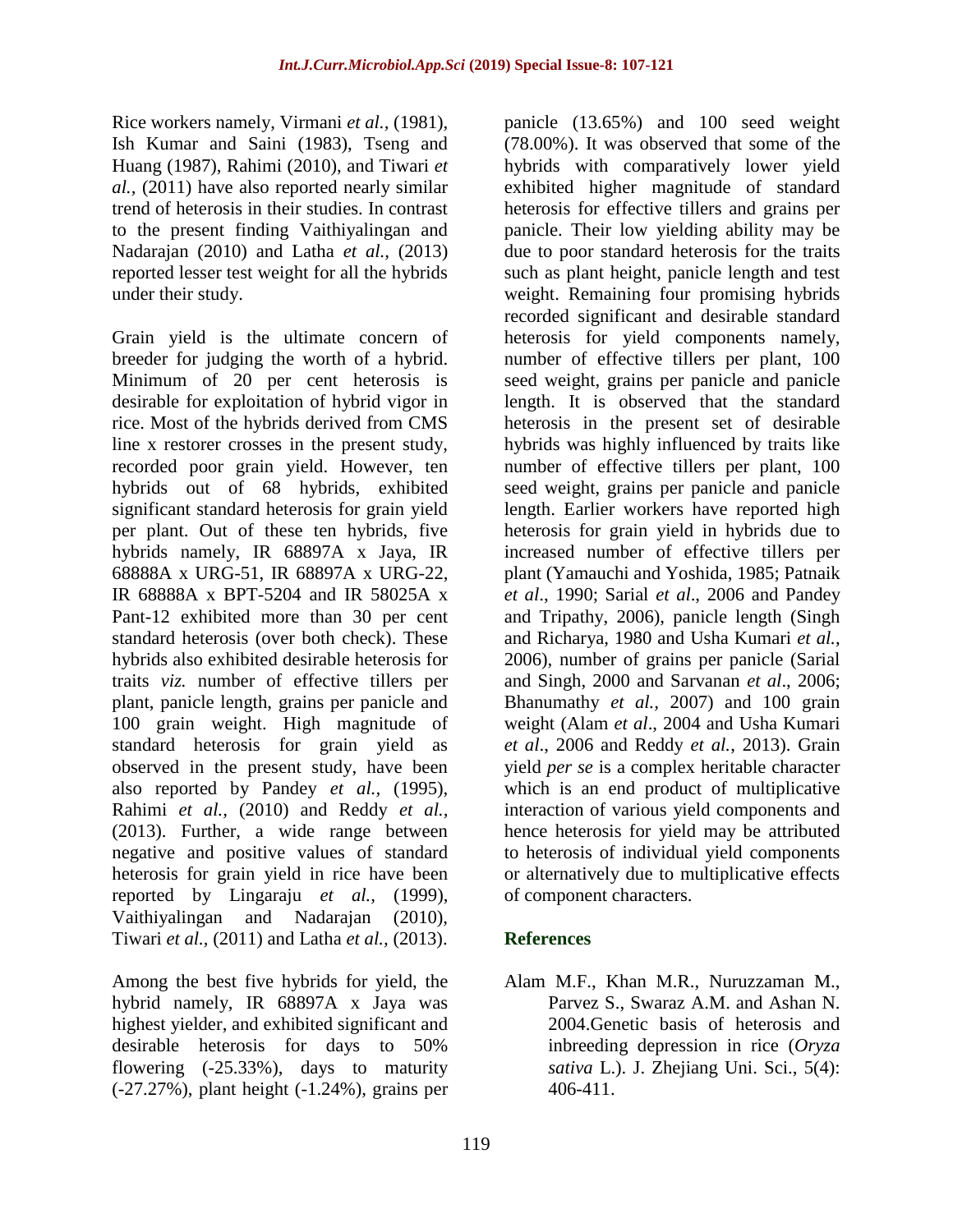- Bhanumathy S., Thiyagrajan K and Vaidyanathan P. 2007. Study on magnitude of heterosis of rice hybrids for yield and its components, *Crop Research*, Hissar, 25(2): 287-293.
- Ish K. and Saini S.S. 1983. Inter-varietal heterosis in rice. *GeneticaAgraria*, 37: 287-297.
- Jarwar A.D., Delacruz Q.D. and Junejo. G.S. 2012. Heterosis of some agronomic characters in aromatic rice (*Oryza sativa* L.) verities and their  $F_1$  hybrids under lowland and upland environments. *Pakistan Journal of Agricultural Engg, vetenary sciences*, 28(2): 131-140.
- Jayasudha S. and Sharma D. 2010. Identification of restorers and maintainers for CMS lines of rice (O*ryza sativa* L.) under shallow low land conditions, *Electronic Journal of Plant Breeding,* 1(3):311-314
- Latha S., Sharma D. and Sanghera G.S. 2013. Combining ability and heterosis for grain yield and its component trait in rice (*Oryza sativa* L.). *Not Sci Biol*. 5(1): 90-97.
- Leenakumari S., Mahadevappa M., Vidyachandra B. and Krishnamurthy R.A. 1998. Performance of experimental rice hybrids in Bangalore. IRRN. 18(1): 16.
- Lingaraju S., Vidyachandra B., Shridhara S. and Chikkalingaiah. 1999. Heterosis breeding in rice (*Oryza sativa* L.) for higher yields. *Mysore Journal of Agricultural Sciences.* 1999; 33(4): 328-332.
- Mehrajuddin and Salgotra R.K. 2009. Heterobeltiosis for improved yield attributing traits in wild-abortive CMS bred basmati rice. IRRN, 0117-4185.
- Mui P.T., Bong B.B. and Luat N.V. 1991. Hybrid rice yield trails in the Mekong Delta. IRRN. 16(5):8
- Pandey M.P., Singh J.P. and Harpal Singh 1995. Heterosis breeding for grain yield and other agronomic characters in rice (*Oryza sativa* L.). *Indian J. Genet*., 55(4): 438-445.
- Pandey S.S. and Tripathy R.S. 2006.Heterosis in Rice. 18: 22-31.
- Patel S.R., Desai N.M. and Kukadia M.U. 1994. Heterosis for yield and yirld contributing characters in upland rice. *Gujarat Agricultural University Research Journal*, 20(1): 163-162.
- Patil D.V., Thiyagrajan K. and Pushpa Kamble. 2003. Heterosis exploration in two line hybrid rice (*Oryza sativa* L.), *Crop Research*, Hissar, 25(3): 514-519.
- Patnaik R.N., Pande K., Ratho S.N. and Jachuk P.J. 1990. Heterosis in rice hybrids. *Euphytica*, 49(3): 243-247
- Purohit D.C. 1972. Heterosis in rice. Madras Agriculture Journal, 59: 335-339
- Rahimi.M., Rabiei. B., Samizadeh. H. and Ghasemi.A.K. 2010. Combining ability and Heterosis in Rice (*Oryza sativa* L.) *cultivars. J. Agr. Sci. Tech*. 12: 223-231
- Reddy, M.R., Raju, C.S., Shravani. D., Reddy, T.D. and Reddy, G.N. 2013. Heterosis for yield and kernel size in aromatic rice. *Annals of Biological Research*. 3(6): 2662-2666.
- Sanghera, G.S. and Hussain, W. 2012. Heterosis in relation to combining ability per se performance in temperate rice (*Oryza sativa* L.).*Pakistan Journal of Agricultural Research*. Vol. 25(3).
- Sarawgi A.K., Rastogi N.K. and Munhot M.K. 2001. Heterosis among linetester crosses for grain yield and quality components in rice. Tropical Agricultural Research and Extension. 3(2): 2000.
- Sarial, A.K. and Singh, V.P. 2000.Identification of restorers and